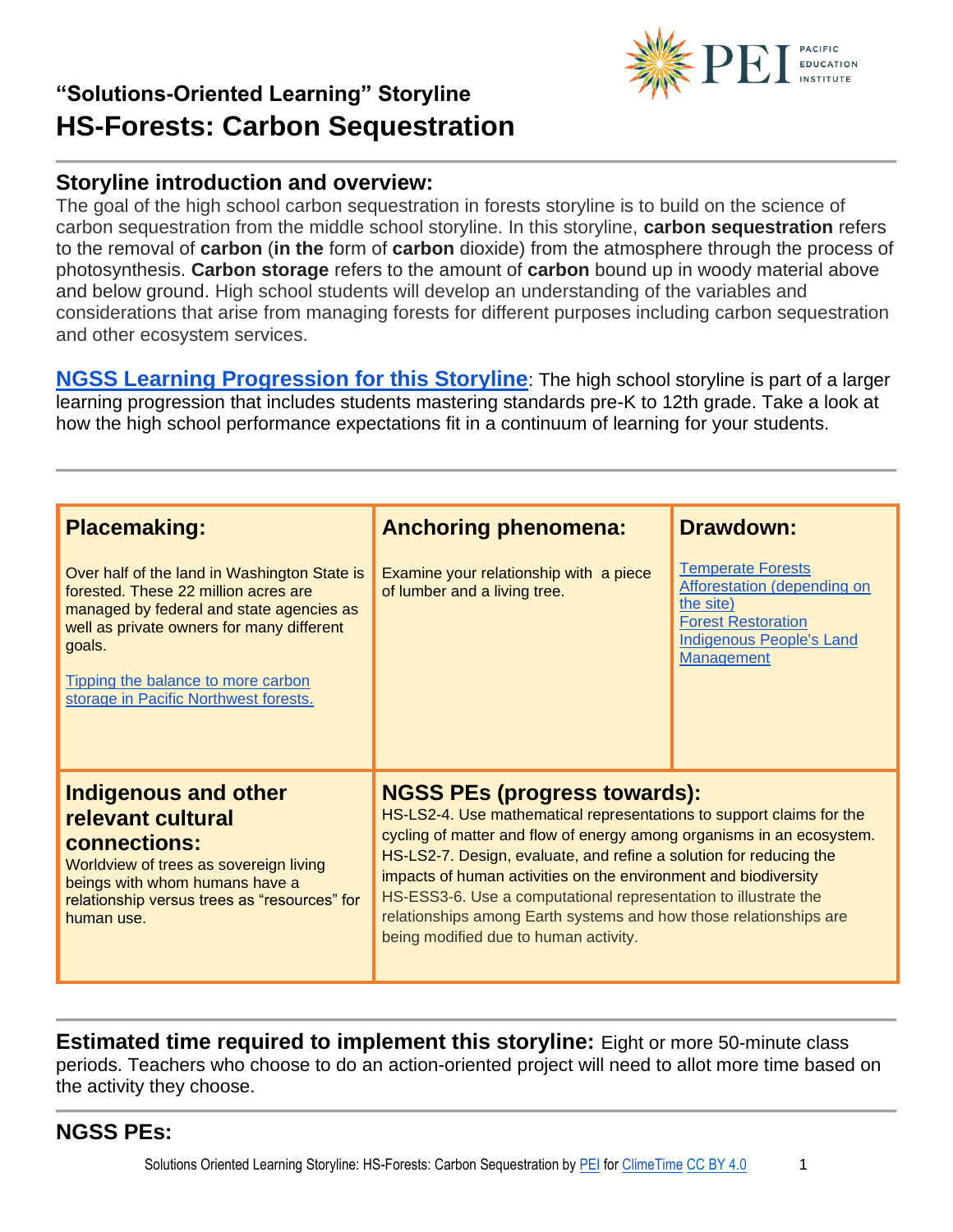

HS-LS2-4. Use mathematical representations to support claims for the cycling of matter and flow of energy among organisms in an ecosystem.

HS-LS2-7. Design, evaluate, and refine a solution for reducing the impacts of human activities on the environment and biodiversity

HS-ESS3-6. Use a computational representation to illustrate the relationships among Earth systems and how those relationships are being modified due to human activity.

| Disciplinary Core Idea (DCI)                                                                                                                                                                                                                                                                                                                                                                                                                                                                                                                                                                                                                                                                                                                                                                                                                                                                                                                                                                                                                                                                                                                                                                                                                                                                                                                                                  | Science & Engineering Practice (SEP)                                                                                                                                                                                                                                                                                                                                                                                                                                                                                                                                                                                  | <b>Cross Cutting Concept</b><br>(CCC)                                                                                                                                                                                                 |
|-------------------------------------------------------------------------------------------------------------------------------------------------------------------------------------------------------------------------------------------------------------------------------------------------------------------------------------------------------------------------------------------------------------------------------------------------------------------------------------------------------------------------------------------------------------------------------------------------------------------------------------------------------------------------------------------------------------------------------------------------------------------------------------------------------------------------------------------------------------------------------------------------------------------------------------------------------------------------------------------------------------------------------------------------------------------------------------------------------------------------------------------------------------------------------------------------------------------------------------------------------------------------------------------------------------------------------------------------------------------------------|-----------------------------------------------------------------------------------------------------------------------------------------------------------------------------------------------------------------------------------------------------------------------------------------------------------------------------------------------------------------------------------------------------------------------------------------------------------------------------------------------------------------------------------------------------------------------------------------------------------------------|---------------------------------------------------------------------------------------------------------------------------------------------------------------------------------------------------------------------------------------|
| For HS-LS2-4.<br>LS2.A Interdependent relationships in ecosystems<br>Ecosystems have carrying capacities, which are limits to the<br>numbers of organisms and populations they can support.<br>These limits result from such factors as the availability of<br>living and nonliving resources and from such challenges such<br>as predation, competition, and disease. Organisms would<br>have the capacity to produce populations of great size were it<br>not for the fact that environments and resources are finite.<br>This fundamental tension affects the abundance (number of<br>individuals) of species in any given ecosystem.                                                                                                                                                                                                                                                                                                                                                                                                                                                                                                                                                                                                                                                                                                                                      | <b>Using Mathematical and Computational Thinking</b><br>Mathematical and computational thinking in 9-12 builds on<br>K-8 experiences and progresses to using algebraic thinking<br>and analysis; a range of linear and nonlinear functions<br>including trigonometric functions, exponentials and<br>logarithms; and computational tools for statistical analysis to<br>analyze, represent, and model data. Simple computational<br>simulations are created and used based on mathematical<br>models of basic assumptions. Use mathematical<br>representations of phenomena or design solutions to<br>support claims. | <b>Energy and Matter</b><br>Energy cannot be created or<br>destroyed; it only moves between<br>one place and another place,<br>between objects and/or fields, or<br>between systems.                                                  |
| For LS2-7<br>LS2.C: Ecosystem Dynamics, Functioning, and<br>Resilience Anthropogenic changes (induced by human<br>activity) in the environment - including habitat destruction,<br>pollution, introduction of invasive species, overexploitation,<br>and climate change - can disrupt an ecosystem and<br>threaten the survival of some species.<br>LS4.D: Biodiversity and Humans Biodiversity is increased<br>by the formation of new species (speciation) and decreased<br>by the loss of species (extinction). Humans depend on the<br>living world for the resources and other benefits provided by<br>biodiversity. But human activity is also having adverse<br>impacts on biodiversity through overpopulation,<br>overexploitation, habitat destruction, pollution, introduction of<br>invasive species, and climate change. Thus sustaining<br>biodiversity so that ecosystem functioning and productivity<br>are maintained is essential to supporting and enhancing life<br>on Earth. Sustaining biodiversity also aids humanity by<br>preserving landscapes of recreational or inspirational value.<br><b>ETS1.B: Developing Possible Solutions</b> When evaluating<br>solutions it is important to take into account a range of<br>constraints including cost, safety, reliability and aesthetics<br>and to consider social, cultural and environmental impacts. | <b>Constructing Explanations and Designing Solutions</b><br>Constructing explanations and designing solutions in 9-12<br>builds on K-8 experiences and progresses to explanations<br>and designs that are supported by multiple and independent<br>student-generated sources of evidence consistent with<br>scientific ideas, principles, and theories. Design, evaluate,<br>and refine a solution to a complex real-world problem,<br>based on scientific knowledge, student-generated sources<br>of evidence, prioritized criteria, and tradeoff considerations.                                                    | <b>Stability and Change</b><br>Much of science deals with<br>constructing explanations of how<br>things change and how they<br>remain stable                                                                                          |
| For ESS3-6<br><b>ESS3.D: Global Climate Change</b><br>Through computer simulations and other studies, important<br>discoveries are still being made about how the ocean, the<br>atmosphere, and the biosphere interact and are modified in                                                                                                                                                                                                                                                                                                                                                                                                                                                                                                                                                                                                                                                                                                                                                                                                                                                                                                                                                                                                                                                                                                                                    | Using Mathematics and Computational Thinking<br>Mathematical and computational thinking in 9-12 builds on<br>K-8 experiences and progresses to using algebraic thinking<br>and analysis; a range of linear and nonlinear functions<br>including trigonometric functions, exponentials and<br>logarithms; and computational tools for statistical analysis to<br>analyze, represent, and model data. Simple computational<br>simulations are created and used based on mathematical                                                                                                                                    | <b>Systems and System Models</b><br>When investigating or describing<br>a system, the boundaries and<br>initial conditions of the system<br>need to be defined and their<br>inputs and outputs analyzed and<br>described using models |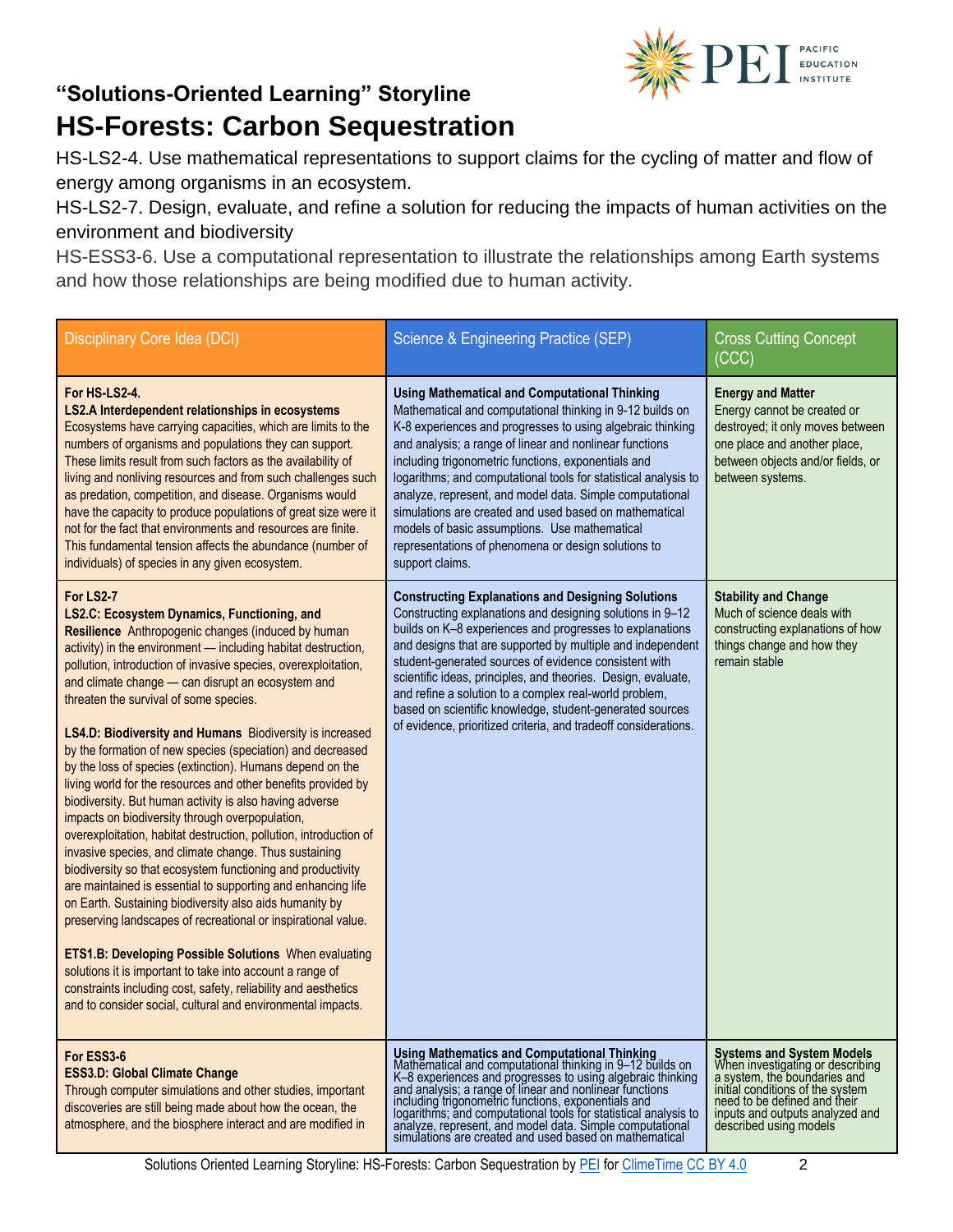

response to human activities. models of basic assumptions. Use a computational representation of phenomena or design solutions to describe and/or support claims and/or explanations.

**Learning Sessions**

| Learning<br><b>Session:</b> | <b>Materials List</b>                                                                                                                       |
|-----------------------------|---------------------------------------------------------------------------------------------------------------------------------------------|
|                             | Piece of wood (lumber)<br>Class set of tape measures and meter sticks<br>Supplies to make clinometers (protractors, string, plastic straws) |

| $\mathbf 1$ . | <b>Grounding Native Ways of Knowing:</b>                                                                                                                                                                                                                                                                                                          |  |
|---------------|---------------------------------------------------------------------------------------------------------------------------------------------------------------------------------------------------------------------------------------------------------------------------------------------------------------------------------------------------|--|
|               | Worldview of trees as sovereign living beings with whom humans have a relationship versus<br>trees as "resources" for human use. Watch The Story of Cedar. Students write down all the<br>ways the tree is used as a resource. At the end of the video, as a class, discuss how the<br>indigenous people have a relationship with the cedar tree. |  |

**Present students with a piece of lumber and a living tree.** How do you use/enjoy/think about these things? In no particular order, write down every way you use/enjoy/think about these items. How long is the carbon stored in the various products that you use/enjoy/think about in your life?

*Expected answers: recreation (tree swing, climbing trees) lumber for building houses and furniture, paper; burning for heat; cultural significance, etc. The carbon is stored in living trees until they die and decompose. The carbon is stored in wood products until they are burned and/or disintegrate/decompose.*

| <b>Pre Assessment:</b>                                                                                                |  |
|-----------------------------------------------------------------------------------------------------------------------|--|
| <b>HS- Forests: Carbon Sequestration Pre Assessment</b><br><b>HS- Forests: Carbon Sequestration Assessment Rubric</b> |  |

| Guiding Question: What ecosystem services does a      |  |
|-------------------------------------------------------|--|
| forest provide? What happens to these services if the |  |
| trees are cut down?                                   |  |

Estimated time: 50-minutes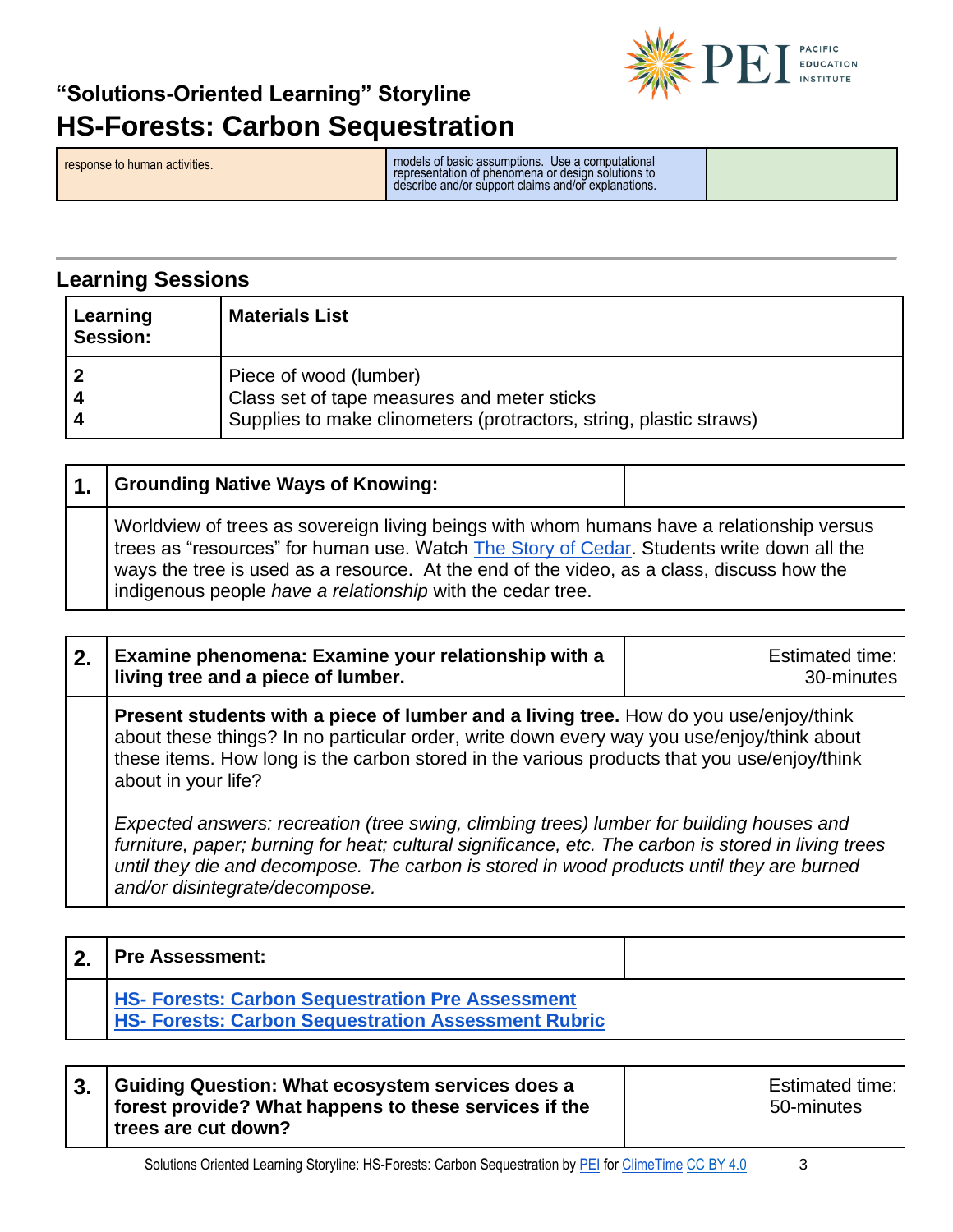

- 1. Provide the definition of ecosystem services to students: '*Ecosystem services are the benefits that humans gain from a properly functioning ecosystem*.' Students brainstorm the ecosystem services provided by a forest.
- 2. Students use [Ecosystem Services](https://www.fs.fed.us/ecosystemservices/About_ES/index.shtml) for research.
- 3. Students refer back to the list they made when they watched The Story of Cedar and consider what ecosystem services the cedar tree provided to the indigenous people.
- 4. Students create a bubble map of the types of ecosystem services that fall under the categories 1) provisioning, 2) regulating, 3) cultural, and 4) supporting.
- 5. Students consider what will happen to each of these ecosystem services if a forest were to be cut down. Indicate on their map who might be impacted if any ecosystem services were lost.

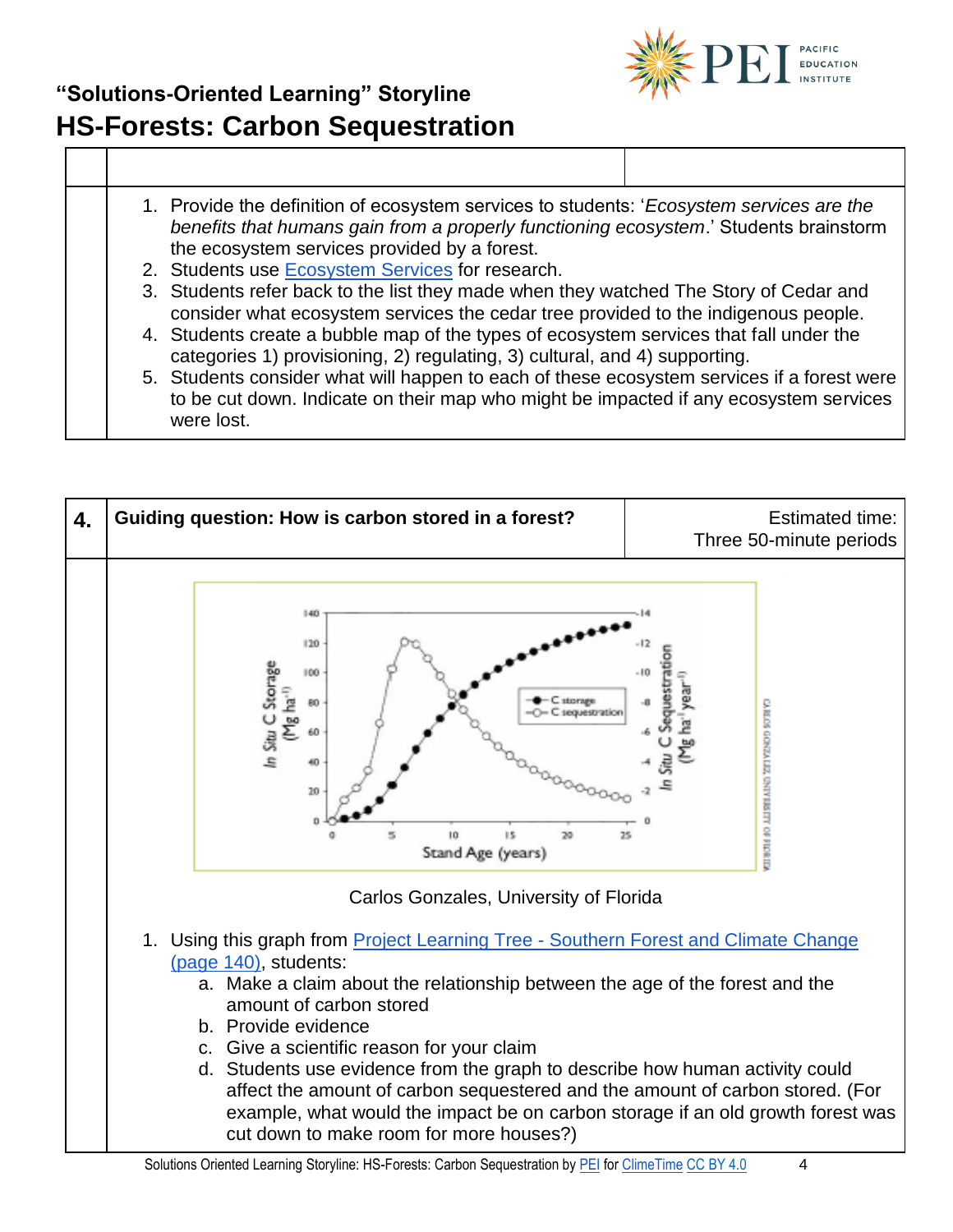

- 2. Students use the Carbon Cycle and the role of photosynthesis/respiration (including soil respiration as well as human respiration), students draw a flow chart of carbon. Use [Ecological Cycles Carbon Cycle Photosynthesis & Respiration.pptx](https://www.reacchpna.org/sites/default/files/Unit%205%20Ecological%20Cycles%20Carbon%20Cycle%20Photosynthesis%20%26%20Respiration.pptx) and [Dead stuff:](https://www.youtube.com/watch?v=KI7u_pcfAQE)  [The secret ingredient in our food chain](https://www.youtube.com/watch?v=KI7u_pcfAQE) as resources.
- 3. **Counting Carbon** [\(PLT SFCC page 139\)](https://drive.google.com/open?id=0B7PBNb3wlZr8bjBsU05DbmE4WW9KRlVPNk53bU0wWDdsQmZv) Students measure trees near their school and calculate the amount of carbon stored in individual trees. Students then compare the carbon sequestration potential for land-use types in their state, compare this to the estimated amount of carbon released by human activities, and discuss forests' ability to sequester atmospheric carbon

| 5. | <b>Guiding question: How can forests impact climate</b><br>change?                                                                                                                                                                                                                                                                                                                                                                                                                                                                                                                                                                                                                                                                                                                                                                                                                                                                                                                                                                                                                                                                              | <b>Estimated time</b><br>Four 50 minute periods |
|----|-------------------------------------------------------------------------------------------------------------------------------------------------------------------------------------------------------------------------------------------------------------------------------------------------------------------------------------------------------------------------------------------------------------------------------------------------------------------------------------------------------------------------------------------------------------------------------------------------------------------------------------------------------------------------------------------------------------------------------------------------------------------------------------------------------------------------------------------------------------------------------------------------------------------------------------------------------------------------------------------------------------------------------------------------------------------------------------------------------------------------------------------------|-------------------------------------------------|
|    | 1. Students build a model to recreate the greenhouse effect and make observations of<br>global warming during experiments using It's Really Heating Up in Here<br>2. Students read the Project Drawdown Forest Protection.<br>3. Using Forests and Climate Change as a resource, students develop a mathematical<br>representation of relative amounts of carbon stored in the living biomass of a forest and<br>the soil in a forest. Explore the question of how those amounts can be impacted by<br>human activity.<br>4. The Carbon Puzzle (PLT SFCC page 215) – Students use a series of facts to realize<br>how forest plantations, wood products, and wood substitution can reduce atmospheric<br>carbon, and then interpret a graph published by the researchers who explored this<br>concept.<br>5. Students study Dr. Ganguly's paper Global Warming Mitigating Role of Wood Products<br>from Washington State's Private Forests. This paper may be difficult for students to<br>read. Students can concentrate on the abstract, Figure 4 graph, and the conclusion in<br>order to gain an understanding of the information provided. |                                                 |
|    |                                                                                                                                                                                                                                                                                                                                                                                                                                                                                                                                                                                                                                                                                                                                                                                                                                                                                                                                                                                                                                                                                                                                                 |                                                 |
|    | Cuiding question: Who are the stakeholders that must                                                                                                                                                                                                                                                                                                                                                                                                                                                                                                                                                                                                                                                                                                                                                                                                                                                                                                                                                                                                                                                                                            | E <sub>ofim</sub> otod <sub>lim</sub>           |

| 6. | Guiding question: Who are the stakeholders that must<br>be considered in forest management?                                                                                   | Estimated time:  <br>50-minutes              |
|----|-------------------------------------------------------------------------------------------------------------------------------------------------------------------------------|----------------------------------------------|
|    |                                                                                                                                                                               | Extension:  <br>one to two 50-minute periods |
|    | 1. Students identify the stakeholders that must be considered in forest management.                                                                                           |                                              |
|    | Expected answers: forestry industry, people that live near forest, people that use wood<br>products, people around the world impacted by increased $CO2/climate change, etc.$ |                                              |

2. Assign a stakeholder role to each student. Students should be able to identify their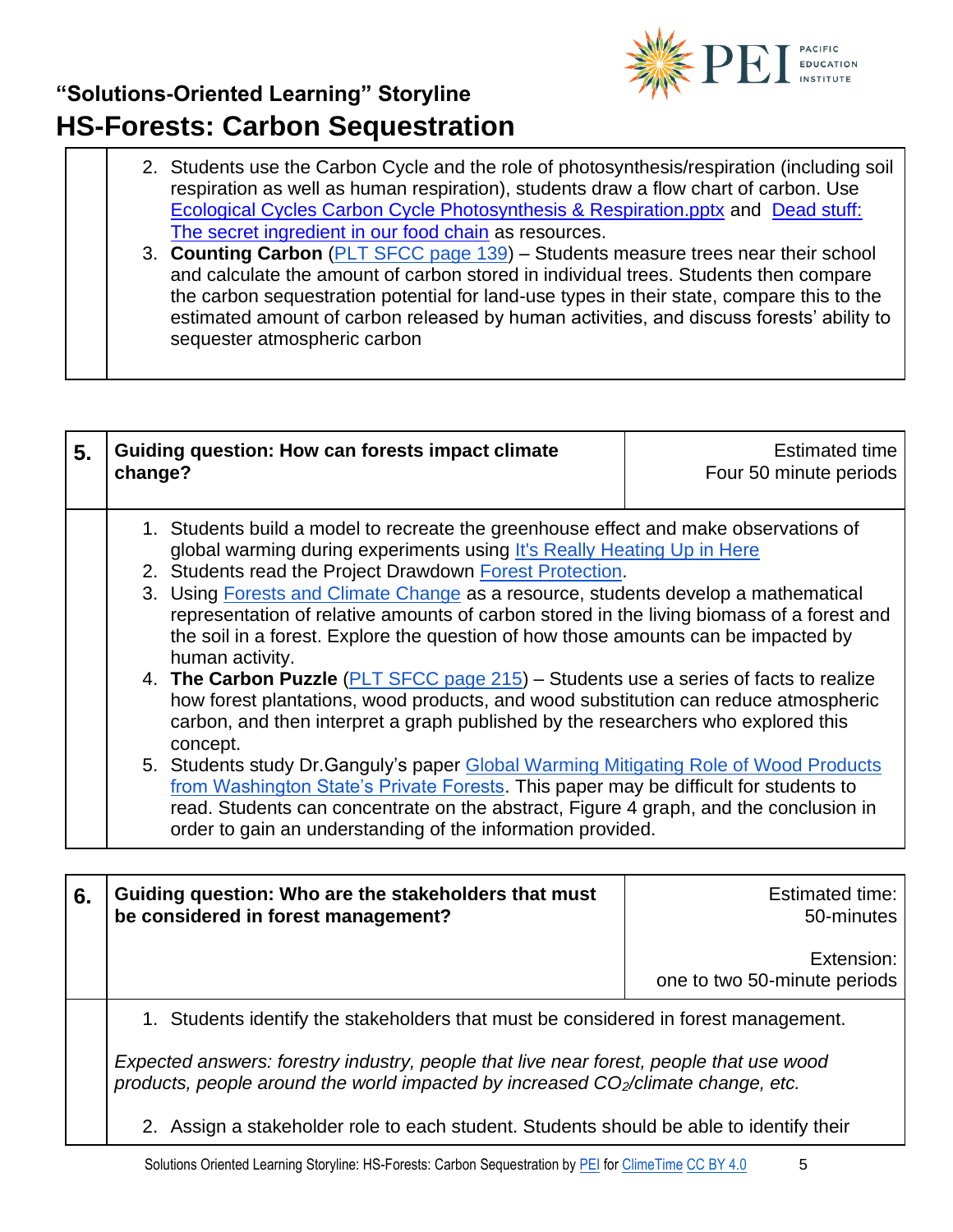

stakeholder's connection to the forest. There can be more than one student for each stakeholder role. Role-play the impact on each stakeholder as different decisions about forest management are made.

This activity is designed to introduce the interconnectedness and far reaching consequences of decision making without yet being exposed to the evidence of the impacts. It is a brainstorming activity. Be sure to have some students recording the stakeholders' comments.

**7. Guiding question: What happens to carbon sequestration when there is a forest fire? Do all of the forest ecosystem services disappear? Should we log forests to prevent forest fires? What might be some positive and/or negative consequences of logging for fire prevention?**

Estimated time Two 50-minute periods

- 1. Washington state is currently considering using controlled burns for reducing wildfire. The Indigenous people used controlled burns to reduce fire and promote understory growth. There is already a state law that requires the Dept of Natural Resources to thin 1 million acres by 2033. These are both tools used for reducing wildfires. Discuss pros and cons of each of these tools.
- 2. **The Changing Forests** [\(PLT SFCC page 85\)](https://drive.google.com/open?id=0B7PBNb3wlZr8bjBsU05DbmE4WW9KRlVPNk53bU0wWDdsQmZv) Students review how scientists are monitoring forest changes and exploring adaptive strategies to keep forests healthy.

| 8. | Guiding question: How can consumers play a role in<br>reducing and preventing greenhouse gas emissions that<br>contribute to climate change?                                                                                                                                                             | <b>Estimated time</b><br>30-minutes: |
|----|----------------------------------------------------------------------------------------------------------------------------------------------------------------------------------------------------------------------------------------------------------------------------------------------------------|--------------------------------------|
|    | 1. Students brainstorm how they might be able to contribute to reducing greenhouse gas<br>emissions. Expected answers: Consumers can play an active role in reducing and<br>preventing greenhouse gas emissions by examining the environmental costs of their<br>choices.                                |                                      |
|    | 2. Activity 9: The Real Cost (PLT SFCC page 165) – Through a simulated shopping<br>activity, students learn about the impact, or externalities, of consumer choices on the<br>environment.                                                                                                               |                                      |
|    | 3. Activity 10: Adventures in Life Cycle Assessment (PLT SFCC page 179) – Students<br>investigate life cycle assessment data for three types of outdoor dining furniture to<br>determine which type would generate the lowest amount of greenhouse gases. Using<br>the data, students design a solution. |                                      |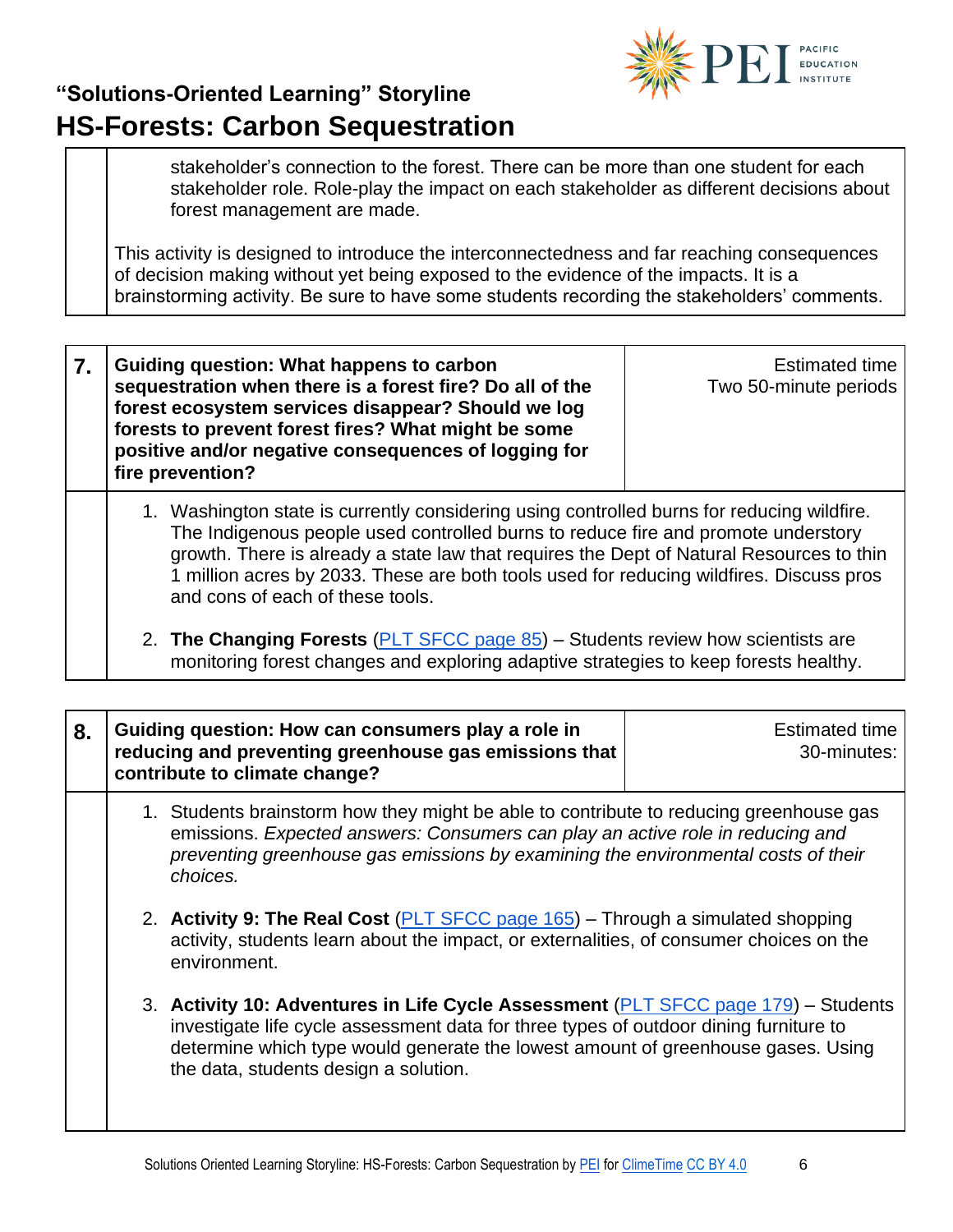

| 9. | Guiding question: What are some solutions using<br>forests and/or wood products that will sequester and<br>store more carbon thereby reducing human impact on<br>the environment?                                                                                                                                                                                                                                                                                                                                                                                                          | Estimated time<br>Three 50-minutes periods |
|----|--------------------------------------------------------------------------------------------------------------------------------------------------------------------------------------------------------------------------------------------------------------------------------------------------------------------------------------------------------------------------------------------------------------------------------------------------------------------------------------------------------------------------------------------------------------------------------------------|--------------------------------------------|
|    | 1. Using the knowledge gained from all the above activities (especially those in sessions<br>5-8), students prepare a final project. This could be used as a performance assessment<br>as well.                                                                                                                                                                                                                                                                                                                                                                                            |                                            |
|    | 2. Students design a solution to the guiding question. To focus students on a more specific<br>solution, have students brainstorm some more specific questions. Below is a list of a<br>few example questions:<br>a. What products that are currently made out of paper could either be made of<br>something else that is not a one use item or not used at all (another product is<br>substituted)?<br>b. What product could be made of wood that is currently NOT being made of wood?<br>c. How can a small forest plot be managed to sequester the MOST carbon for the<br>longest time? |                                            |
|    | 3. Students describe the ways the proposed solution decreases the negative effects of<br>human activity on the environment (sequesters and stores more carbon).                                                                                                                                                                                                                                                                                                                                                                                                                            |                                            |
|    | 4. As part of their solution, students will explain how they will evaluate the effectiveness of<br>their solution to a real-world problem, based on scientific knowledge.                                                                                                                                                                                                                                                                                                                                                                                                                  |                                            |
|    | 5. These solutions can be presented by students to the class using any format they<br>choose (video, paper, audio, etc.). Each presentation should include<br>A clear solution<br>L.<br>The ways the solution sequesters/stores more carbon<br>ii.<br>A method to evaluate the effectiveness of their solution<br>iii.                                                                                                                                                                                                                                                                     |                                            |

| 10. | Possible next steps/off-ramps/actions:                                                                                                                                                                                                                                                                                                                                                                                                                                                                                                                                                                                | Estimated time: |
|-----|-----------------------------------------------------------------------------------------------------------------------------------------------------------------------------------------------------------------------------------------------------------------------------------------------------------------------------------------------------------------------------------------------------------------------------------------------------------------------------------------------------------------------------------------------------------------------------------------------------------------------|-----------------|
|     | Career connections: What kind of jobs work to support healthy forests? Using the resources<br>below, explore possible forest related careers with students:<br>• PEI Career Card: Assistant Forester<br>• PEI Career Card: Land Steward<br><b>PEI Career Card: Senior Resource Information Forester</b><br>• PEI Career Card: Silviculture Forester<br><b>Natural Inquirer: Forest and Plants Scientist Cards</b><br>$\bullet$<br>Use the following activities from Project Learning Tree to augment this storyline. These<br>activities help teachers summarize the concepts in this module. These can be adapted to |                 |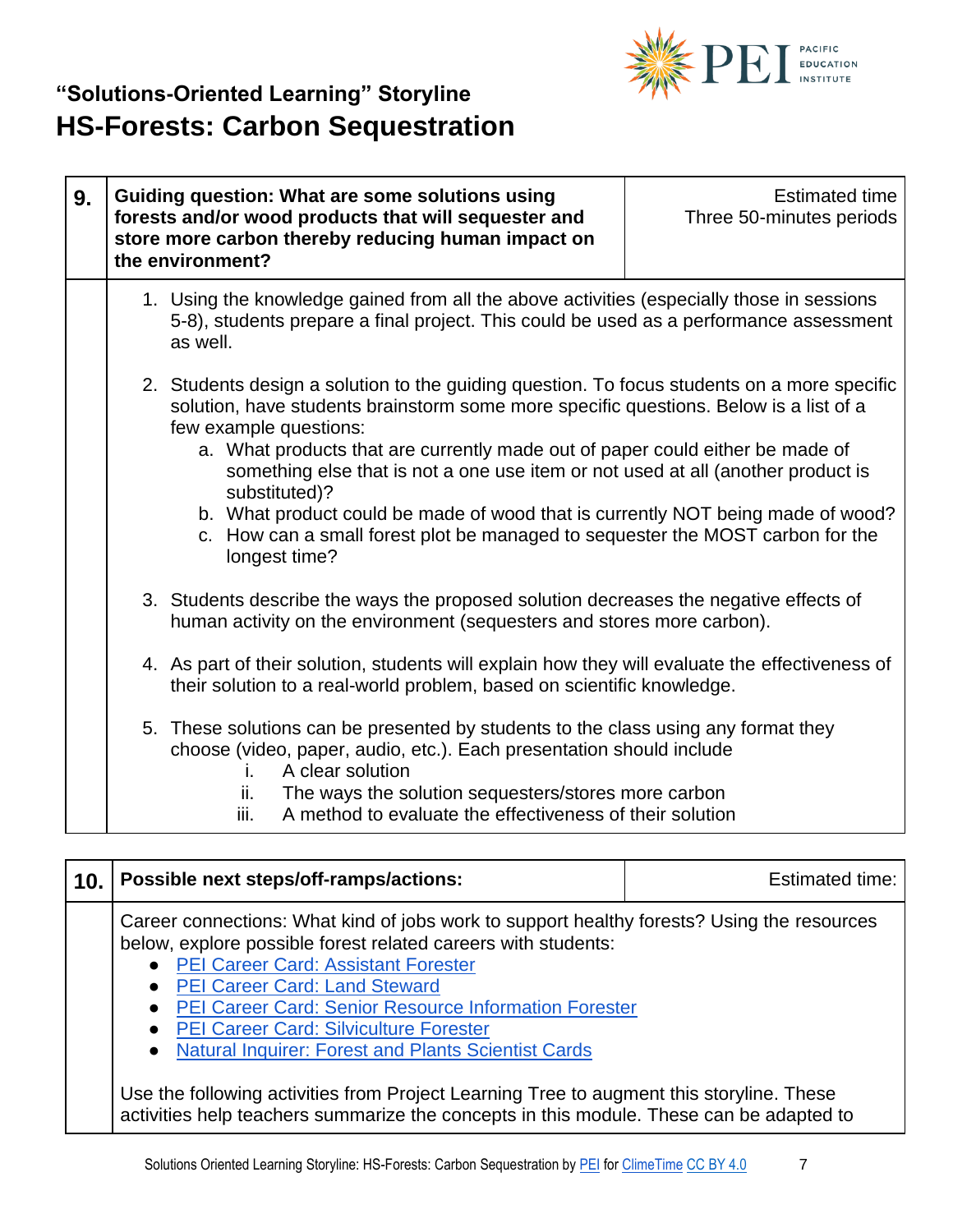

reflect the learning sessions above that teachers selected.

**Life Cycle Assessment Debate** [\(PLT SFCC page 199\)](https://drive.google.com/open?id=0B7PBNb3wlZr8bjBsU05DbmE4WW9KRlVPNk53bU0wWDdsQmZv) – Students debate four pairs of similar products to develop their own sets of questions about product life cycles that can help guide consumer choices.

**Future of Our Forests ([PLT SFCC page 227\)](https://drive.google.com/open?id=0B7PBNb3wlZr8bjBsU05DbmE4WW9KRlVPNk53bU0wWDdsQmZv)** – Student teams review information from the module and share their knowledge with an appropriate audience.

**Starting a Climate Service-Learning Project** [\(PLT SFCC page 235\)](https://drive.google.com/open?id=0B7PBNb3wlZr8bjBsU05DbmE4WW9KRlVPNk53bU0wWDdsQmZv) – Students select and complete an action project to mitigate climate change or help their communities adapt to projected changes.

| 11 | <b>Post Assessment:</b>                                                                                              | Estimated time<br>20-minutes: |
|----|----------------------------------------------------------------------------------------------------------------------|-------------------------------|
|    | <b>HS-Forests: Carbon Sequestration Post Assessment</b><br><b>HS-Forests: Carbon Sequestration Assessment Rubric</b> |                               |

#### **OER Tracker - [HS Forests: Carbon Sequestration](https://pacificeductioninstitute.sharepoint.com/:x:/s/Program/EQvDa6CiOctJi8w6XCo1en0BnV4v8CGcAePm-kKcr3MZ3g?e=ScWYFm)**

#### *Definitions:*

*Carbon flux:* Transfer of carbon from one carbon pool to another in units of measurement of mass per unit area and time (e.g., t C ha <sup>-1</sup> yr<sup>-1</sup>)

**Carbon pool:** A reservoir of carbon. A system which has the capacity to accumulate or release carbon.

*Carbon sink:* Any process or mechanism which removes a greenhouse gas, an aerosol or a precursor of a greenhouse gas from the atmosphere. A given pool (reservoir) can be a sink for atmospheric carbon if, during a given time interval, more carbon is flowing into it than is flowing out.

*Carbon stock:* The absolute quantity of carbon held within a pool at a specified time. The units of measurement are mass.

**Sequestration (uptake):**The process of increasing the carbon content of a carbon pool other than the atmosphere. (IPCC, 2000).